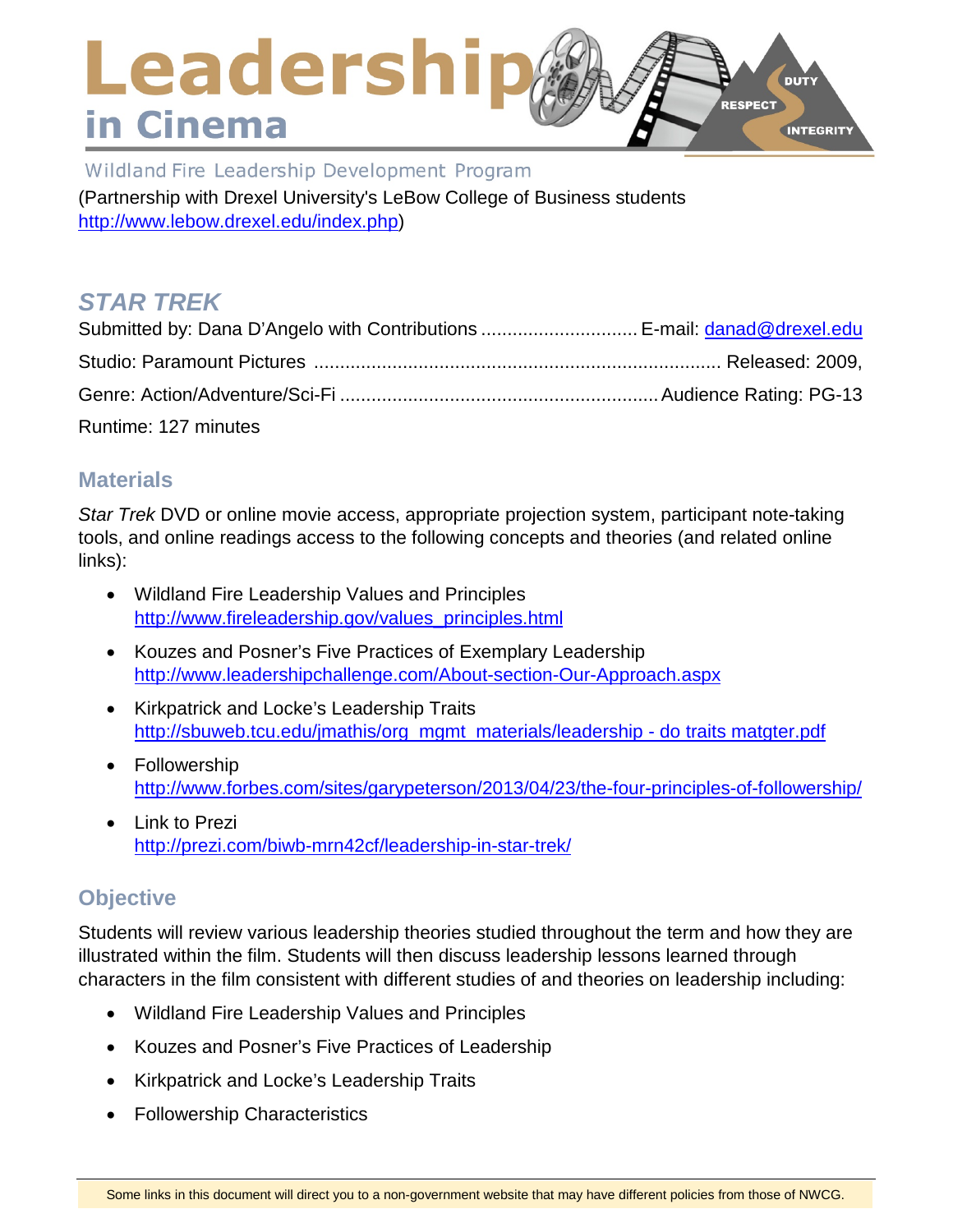### **Plot**

(Taken from imdb.com, written by Claudio Carvalho)

"When the Romulan mining ship Narada attacks the Federation starship USS Kelvin, Lieutenant George Kirk substitutes his captain, who is going to meet the Romulan Captain Nero in his vessel to negotiate a ceasefire, in the command of the Kelvin. He orders the evacuation of the damaged starship, including his wife who is in labor while delivering their son James Tiberius Kirk in the hospital shuttlecraft, George Kirk crashes the Kelvin against the Narada.

The reckless and troublemaker Kirk grows up and when he meets Captain Christopher Pike in a bar fight, he is invited to join Starfleet. Meanwhile in Vulcan, the outcast Spock grows-up discriminated against for his half-human condition. They meet each other in Starfleet Academy, wherein Spock accuses Kirk of lack of ethics, cheating a test of command. The trial is suspended with the information that Vulcan is under attack, sending Federation starships to Vulcan, including the recently commissioned USS Enterprise.

Kirk, who is a stowaway, foresees an alien attack and advises Captain Pike; however, the Enterprise is damaged, and when Captain Pike travels to meet Captain Nero, Spock has command and a serious friction with Kirk after the destruction of Vulcan. Kirk is accused of mutiny and stranded on the desert planet Delta Vega. Out of the blue, he is saved from an attack of an alien animal by old Spock who explains to Kirk that Captain Nero blames Spock and the Federation for the destruction of his home planet Romulus by a supernova. Spock explains that he had failed in the creation of a black hole with red matter to consume the supernova and Nero is seeking revenge. Now Kirk has to find a way to save Earth, the next destination of the Narada."

## **Characters**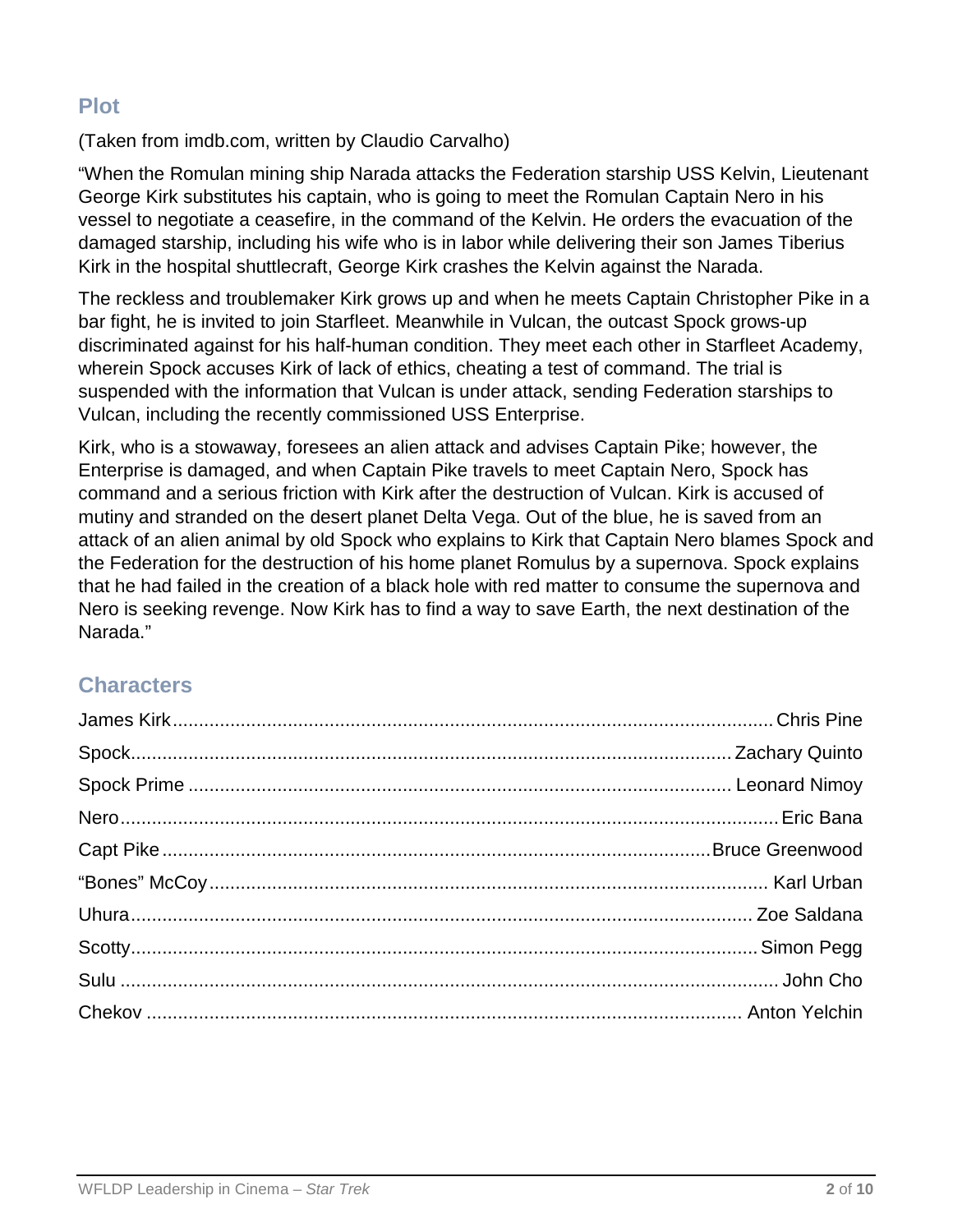### **General Facilitation Guidelines**

- 1. Assign readings on leadership styles to be completed prior to class time.
- 2. Review students' knowledge of different leadership styles and theories before beginning film.
- 3. Advise students to note instances in which they recognize different leadership styles by marking the example and the character(s) involved. Perhaps include an outline that assists in character identification and duties and/or may be broken up by leadership sect.
- 4. Show *Star Trek*. Pause after key scenes for discussion to advise and point students in the right direction if necessary.
- 5. After the film, commence discussion with students to discern their findings. Facilitate the discussion efficiently by focusing on each individual theory for a set and appropriate amount of time.
- 6. Mediate discussion between students. Correct students if necessary and point out examples on lesson plan they may have missed.
- 7. Discuss each example so that students develop a clear idea of each style based on each example.
- 8. After examining ways in which characters used leadership in different situations, discuss whether or not students would utilize the same style in each situation, or whether or not characters could have used different styles to achieve greater success.
- 9. Introduce debrief assignment to be done outside of class with the use of additional articles linked to in the Works Consulted page.

### **Breakdown of Leadership Styles and Theories**

Students should be able to identify behaviors and actions displayed throughout the film by various characters, particularly Captain Pike, Spock, and Jim Kirk who are the most prominent leaders in the film, that are consistent with leadership principles previously discussed in class. Below is a breakdown of several examples of leadership in the film, outlined according to the different studies and theories of leadership discussed.

### **Wildland Fire Values and Principles in** *Star Trek*

#### *Duty*

- Be proficient in your job, both technically and as a leader
- Make sound and timely decisions
- Ensure that tasks are understood, supervised, accomplished
- Develop your subordinates for the future

#### *Respect*

• Know your subordinates and look out for their well-being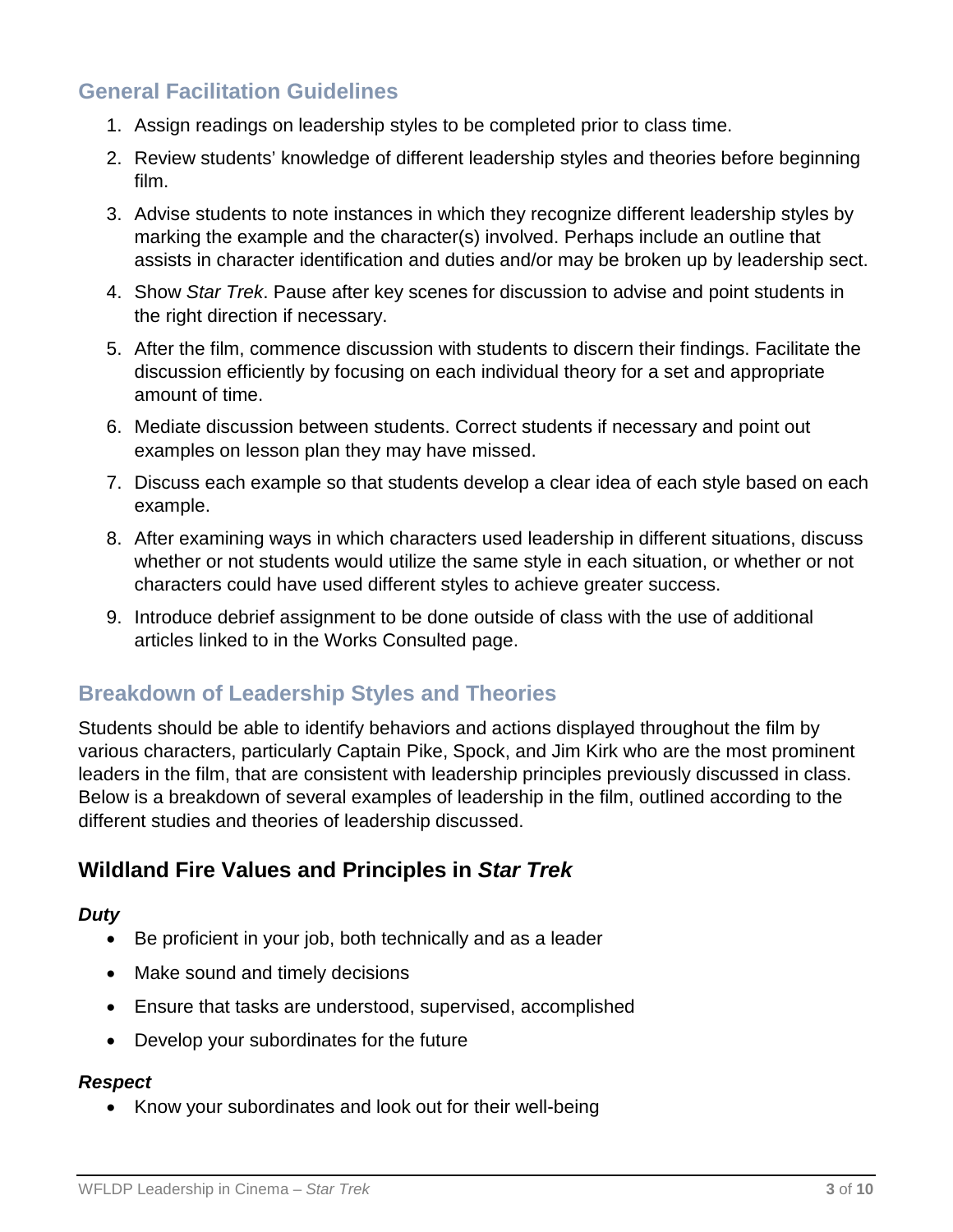• Keep you subordinates informed

#### *Build the team*

• Employ your subordinates in accordance with their capabilities

#### *Integrity*

- Know yourself and seek improvement
- Seek responsibility and accept responsibility for your actions
- Set the example

### **DUTY**

George Kirk's Rescue of the Crew of USS Kelvin – When the ship was compromised Kirk, having recently assumed the role of acting captain, made the timely decision of sending his crew out in escape pods while he was left to die. He was proficient as a leader, made timely decisions, and protected the future for all of his subordinates.

Pike's Leave – When Pike is ordered onto the Romulan ship by Nero, he realizes that he may or may not come back alive. Before leaving, he sets up a plan of action that he makes sure is understood by everyone. While this does not go as planned, he does not leave his team abandoned. He demonstrates timely decisions and subordinate development, along with making sure that the tasks that he sets to them are clear and understood.

Rescue of Sulu – In an attempt to save Vulcan by destroying the Romulan drill that is attacking it, Kirk, Sulu, and Olsen must dive down and stop it manually. Olsen dies on descent, and when Sulu falls after accomplishing his goal, Kirk ignores his own safety and dives after him in an attempt to save him. This timely decision, as well as Chekov's miraculous mathematical calculations, saves Sulu. If they had not been making quick, timely decisions, Sulu would have died.

### **RESPECT**

Pike's Recruitment of Kirk – After a bar fight with Starfleet students, Kirk is sat down by Admiral Pike in an attempt to recruit him to join Starfleet Academy. When Kirk scoffs, Pike praises his father, the hero of 800 in his 12 minutes of command. He entices him with the lure of captainship, and successfully brings him into the Academy. He has successfully looked out for the best interest of his subordinate, built his team, and employed Kirk in accordance with his capabilities.

Spock's Reassignment of Uhura to the Enterprise – As all of Starfleet rushes out to aid Vulcan as it is being destroyed, Uhura is assigned to the Farragut. However,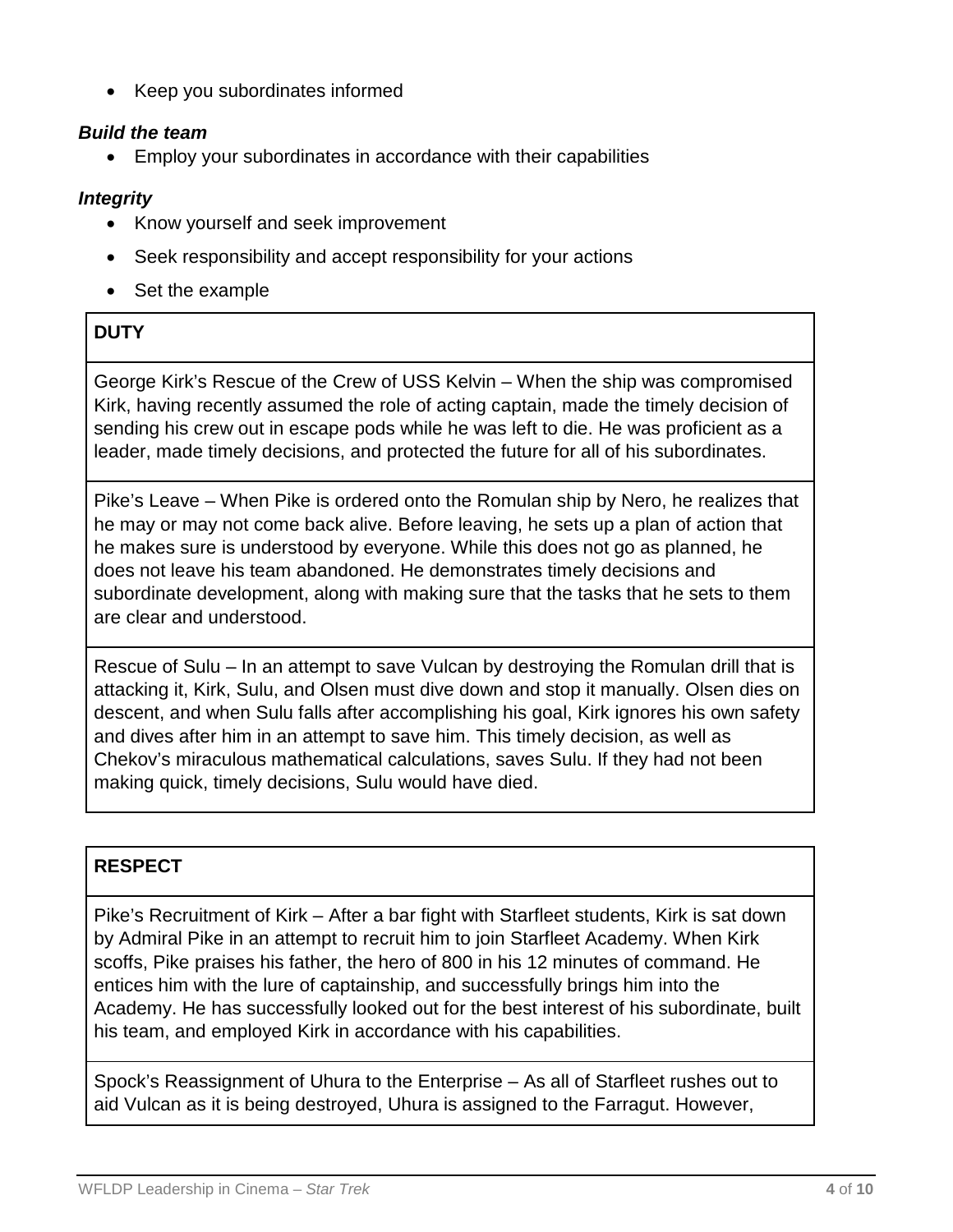#### **RESPECT**

Spock transfers her over to the Enterprise at her request. He is utilizing his subordinates to the best of their ability, in accordance with their capabilities.

McCoy's Advancement – When the Enterprise is taking hits, Spock on his rounds discovers that the medical bay is leaderless. He also finds out that McCoy has been taking up control since the death of Puri, the Chief Medical Officer, and despite his lack of experience promotes him to Chief instead. Spock knows that McCoy can do the job, that he has been performing the duties without warrant, and understands that he can be best utilized in the position.

#### **INTEGRITY**

Uhura's Request of Reassignment – Uhura knows herself and her capabilities well, so when she is assigned a place on the Farragut, she knows better than to blindly accept it. She seeks out reassignment to the Enterprise to allow herself to be used to the best of her capabilities, therefore knowing herself and seeking improvement.

The Story of Spock Prime – When Kirk meets an older, marooned Spock on Delta Vega, Spock tells him about his mistakes. He explains that he witnessed the destruction of Romulus, as well as caused the displacement of both his and Nero's ships in time. He accepts responsibility for what happened, including George Kirk's early death, and seeks improvement through aiding Kirk once more.

Spock Prime's Self-Awareness – When Vulcan is destroyed and Spock Prime consults with Kirk on Delta Vega, he is aghast to hear that his younger self is in control of the Enterprise. He knows himself and instructs Kirk to take over the seat of command because he is too emotional in this moment. He understands himself and how he functions–or, in this moment, how he doesn't function–and seeks improvement through Kirk.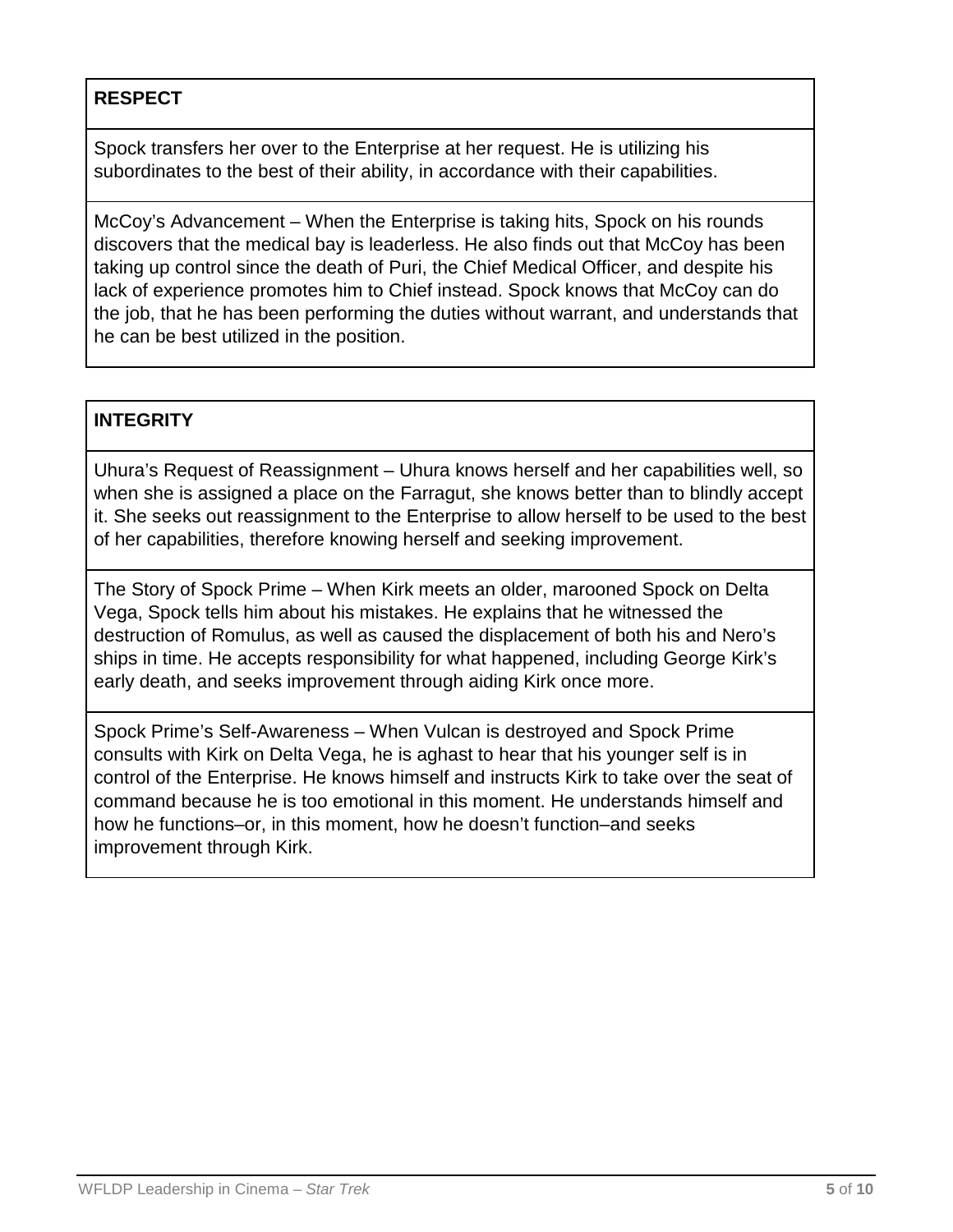### **Kouzes' and Posner's Five Practices in** *Star Trek*

- **Model the Way**: James T. Kirk is one of the greatest examples in literary, television, and cinematic history of a hands-on leader. This characteristic is ever-present and even amplified in this iteration. Modeling the Way involves leading by example, for a good leader cannot expect anything of his subordinates that he is not willing to do himself. Jim Kirk is extremely action-oriented throughout the entire film and this does not change at all when he finally assumes command of the USS Enterprise. In fact, as these clips show, from the moment Kirk's plan is enacted he and Spock, one of the film's other prominent leaders, are leading the charge in an impossible mission to single-handedly take down the antagonist ship, the Narada. They are the main executors, beaming right into enemy territory to rescue Captain Pike and destroy the ship. With this brave and exemplary example before them, the crew of the Enterprise is rallied behind Kirk and Spock as they come out of hiding to assist in the final assault.
	- o Kirk and Spock's Assault: [http://www.youtube.com/watch?v=FXy\\_DO6IZOA](http://www.youtube.com/watch?v=FXy_DO6IZOA)
	- o The Destruction of the Narada: <http://www.youtube.com/watch?v=cl640wi6bX0>
- **Inspire a Shared Vision**: Spock Prime, the Spock from the original universe whose time travel produces the alternate universe of the film, inspires a shared vision through Kirk and Spock. After being marooned for mutiny, Kirk encounters this original Spock, who's coaching manipulates events so that Kirk becomes captain of the Enterprise and Spock becomes his second in command and friend as they were initially destined to do. Spock Prime later acknowledges this by appearing before Spock and telling him that he took a harder, riskier, and more illogical path by remaining hidden until then, so as to not spoil the ultimate collaboration between Spock and Kirk. He goes on to explain that this friendship, as it was in his time, will be an amazing gift to them both. Finally, he tells Spock that for the sake of what he can accomplish on the Enterprise with Kirk, he must remain in Starfleet, instead of taking the logical path and shepherd the survivors of Vulcan's destruction. Through his manipulation of both Spock and Kirk, Spock Prime in a way, makes up for the distortion in time that he unwillingly created, by getting events back on track to the fullest extent that he can.
	- o Spock Meets Spock Prime: <http://www.youtube.com/watch?v=8Ppo5YIYwTM>
- **Challenge the Process**: Because his history is altered by the events of this film, Jim Kirk grows up as a delinquent and a renegade who, albeit his intelligence, displays a great deal of arrogance and a distaste for authority. However, it is his brash personality, when used productively, that allows him to challenge the system and eventually, to correct it. Kirk's arrogance and rebellion first come to a head when he takes the Kobayashi Maru test while at Starfleet Academy. He hacks the simulation, eliminating the challenge of an otherwise unbeatable test. When he is confronted by the Academic Board and Commander Spock, the test's developer about this, he replies that the test is a cheat because it is intentionally impossible to pass, thus challenging the methodology by which Starfleet deems officers worthy of being captains. Kirk challenges the process later in the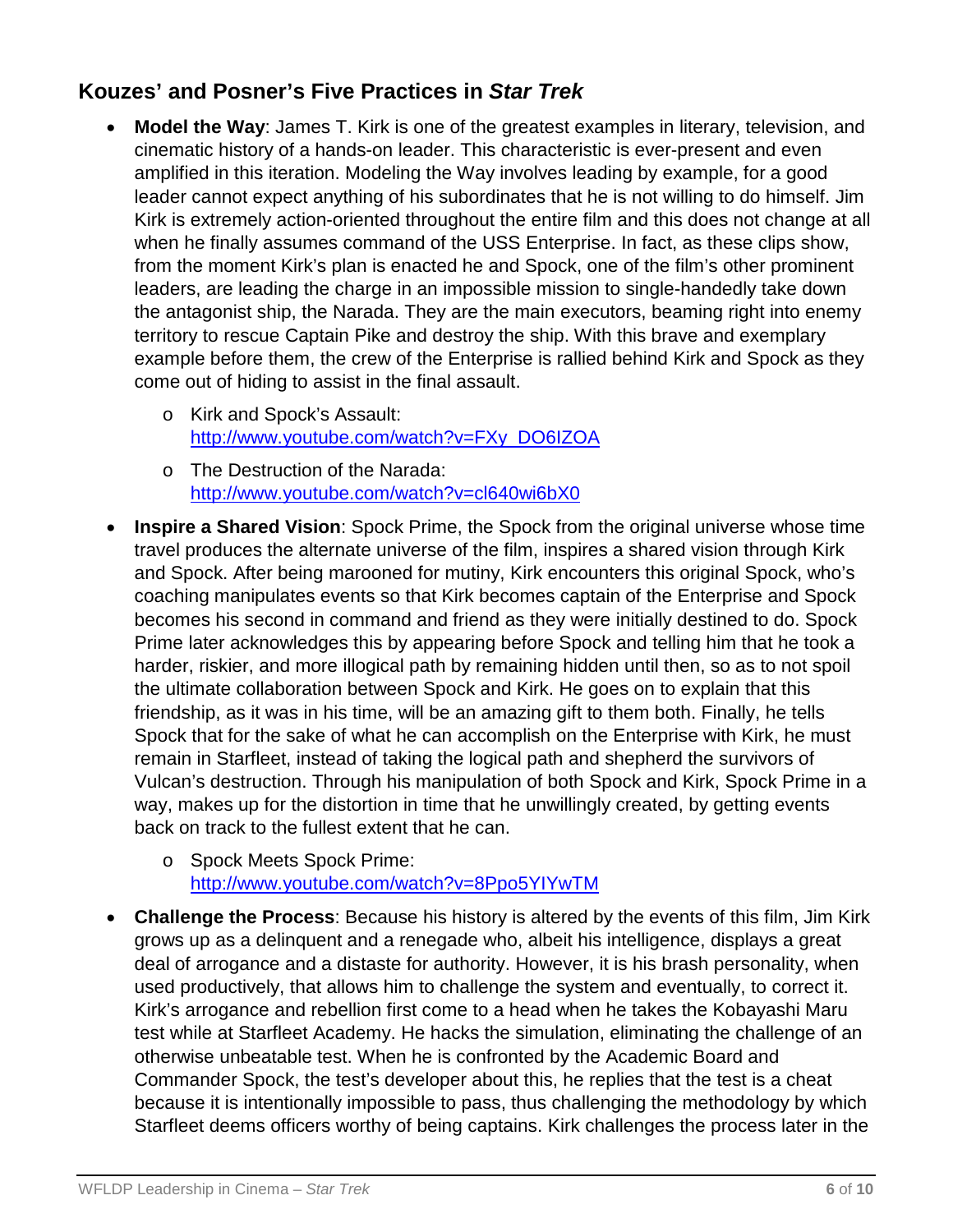film when he advises that the Enterprise pursue the Narada alone, rather than regroup with the primary fleet to have a statistically better chance of succeeding. This is the plan advocated by Spock who takes over as captain upon the capture of Captain Christopher Pike. Spock embodies logic and chooses the path that will be the most statistically preferable. Kirk however, knows that it will be too late to save Earth, the Narada's next target, if the Enterprise breaks off the pursuit to regroup with the fleet. This leads Kirk into a confrontation with Spock that ultimately results in Kirk being marooned on a nearby planet. However, when Kirk returns and takes over as captain, it is his strategy that proves to be the salvation of Earth.

- o Kobayashi Maru Test: <http://www.youtube.com/watch?v=bDg674aS-F4>
- o Kirk's Academic Hearing: <http://www.youtube.com/watch?NR=1&feature=fvwp&v=qs0J2F3ErMc>
- **Enable Others to Act**: In an act of selflessness and heroism Captain Pike hands himself over to Nero, the film's antagonist and the captain of the Narada as it threatens to destroy the Enterprise. However, knowing that there is a great chance that he will not return, he enables his subordinates to act in his absence. He first creates a clear line of succession, naming Spock captain and Kirk first officer or second in command. He then drops Kirk, Sulu, and Olson to carry on the mission of disabling the drill on Vulcan without him as he travels to the Narada. Although the leadership structure of the Enterprise is usually very authoritarian, with the captain making all final decisions with little to no participative element, Pike is wise enough to enable his crew to act independently when he is clearly in danger of not returning to them.
- **Encourage the Heart**: After saving him from a bar fight, Captain Pike attempts to convince Kirk to enlist in Starfleet so that he does not waste his life and his great potential. Having written his dissertation on the USS Kelvin, the ship destroyed at the beginning of the film, Pike tries to appeal to Kirk through his father's legacy. He emboldens and encourages Kirk by daring him to be an even greater hero than his father was, an element of foreshadowing early on in the film.
	- o "I Dare You to Do Better": <http://www.youtube.com/watch?v=caUo3FQkRPM>

### **Kirkpatrick and Locke Leadership Traits**

- **Motivation**: James Kirk demonstrates leadership motivation when he reaches Captain Pike to tell him about the Romulan attack. Kirk's quick thinking and heroic actions eventually result in him becoming a higher rank, but the higher rank is not what he seeks. Kirk does whatever he can to reach the captain because he wants to save the USS Enterprise.
- **Self-confidence**: James Kirk frequently demonstrates self-confidence throughout the film. The first instance that Kirk demonstrates self-confidence is when he tells Captain Pike that Romulans are going to attack the USS Enterprise. By doing this, Kirk gives away that he has boarded the ship and he puts all responsibility for what the crew is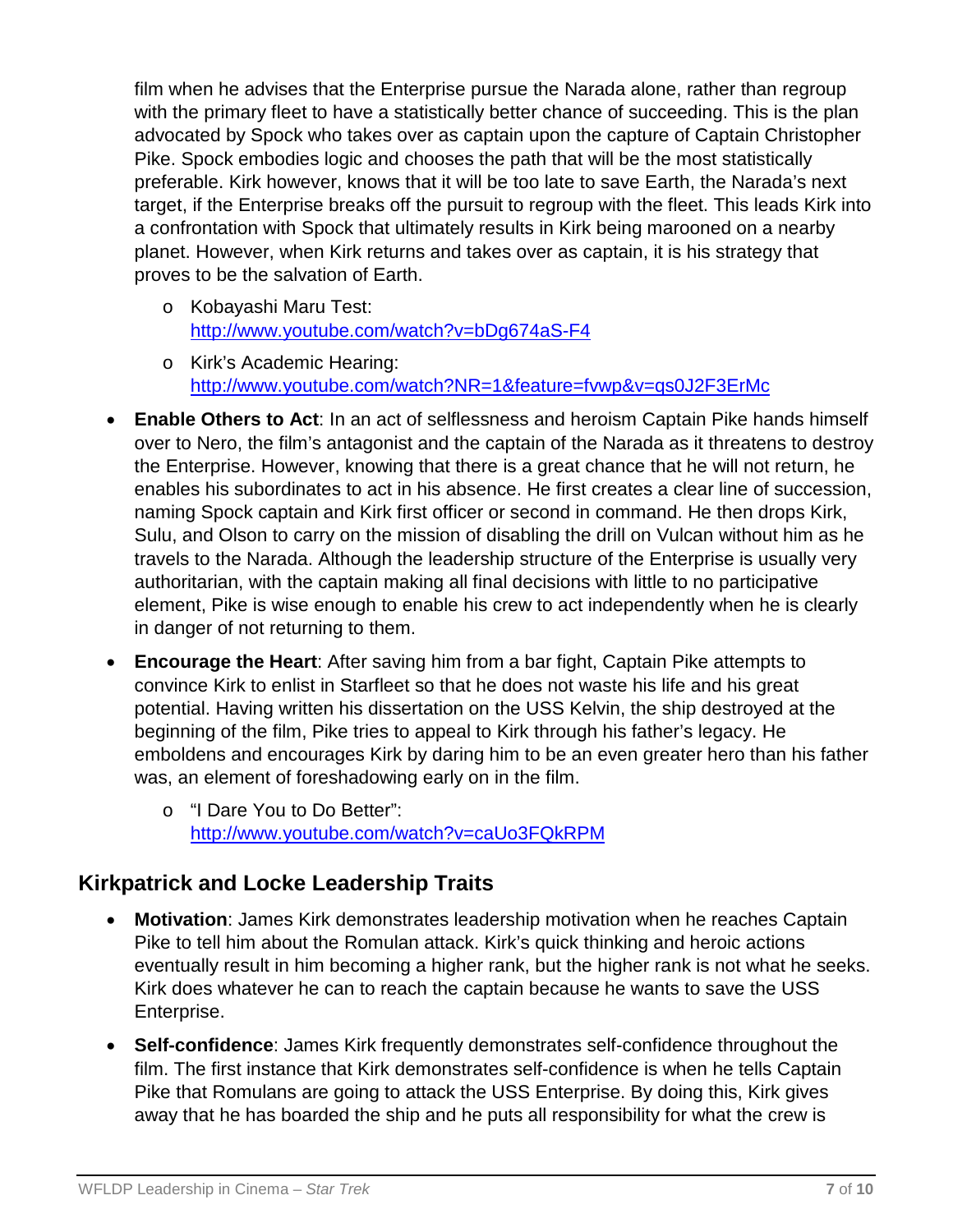about to do on himself. Kirk most likely knows that if he is wrong, he will never be able to rejoin the Enterprise, but he is right. In addition, Captain Pike most likely listens to Kirk because of the confidence that he displays.

- o Simulation: <http://www.youtube.com/watch?v=bDg674aS-F4>
- **Cognitive Ability**: Uhura leads with cognitive ability because she is using her knowledge to make decisions. She was one Spock's top students and is available to provide valuable information to the USS Enterprise with her knowledge of many other languages. An example of where she leads with her cognitive ability is when she confronts Spock for not putting her on the USS enterprise. She lists reasons why she belongs there and proves to be useful throughout the journey.
	- o Uhura Changing Spock's Mind: <http://youtu.be/3Mxru4FJEIw?t=44s>
- **Drive: Spock** demonstrates drive when he chooses to return to his home planet Vulcan while it is under attack. Spock's confidence that he can save other Vulcans leads to him saving lives of people from his planet. He choses to take initiative when no one else will go to the planet because it is being destroyed, and risks his own life. Although Spock does not successfully save his mother, he proves to have the energy, ambition, and motivation to lead and rescues the Vulcan High Council.

Honesty and Integrity: Captain Pike demonstrates honesty and integrity throughout the film because he continuously recognizes the good that James Kirk could do for the USS Enterprise. Captain Pike leads Kirk to join Starfleet because of the potential that he sees in Kirk, even though others refuse to see it because of his devious actions. Captain Pike also demonstrates integrity when he is being tortured by Nero and will not release any information about Starfleet. Despite being in pain, Pike continues his duty as a captain of Starfleet and does not say a word.

o Captain Pike Motivating James Kirk to Join Starfleet: <http://www.youtube.com/watch?v=caUo3FQkRPM>

# **Followership**

From various readings, it is imperative that followership leadership is based on trust, stability, compassion, and hope. Followership leaders ask the questions, "why would anyone want to follow me?" and seek to tailor their direction on that principle. As stated in the "A Fresh Look at Followership" article, "the effectiveness of a leader is to a great extent dependent on the willingness and consent of the followers". Students should be able to understand that a leader isn't a leader without followers - how is this evident in *Star Trek*?

• **Trust**: To start with, Captain Pike has full support of his crew. They do what is asked of them because they trust him. When Uhura is promoted to the deck, the cadet she replaces gracefully steps down when Pike asks him, knowing that having her replace is better for the mission. Furthermore, Pike establishes key trust relationships with Spock and Kirk, instilling in them the same value, even if they (or we) don't realize it right away. He promotes Spock to Captain and Kirk to First Officer entrusting them with the rest of the crew. While trust is a turbulent issue for Kirk in the beginning (namely with Uhura),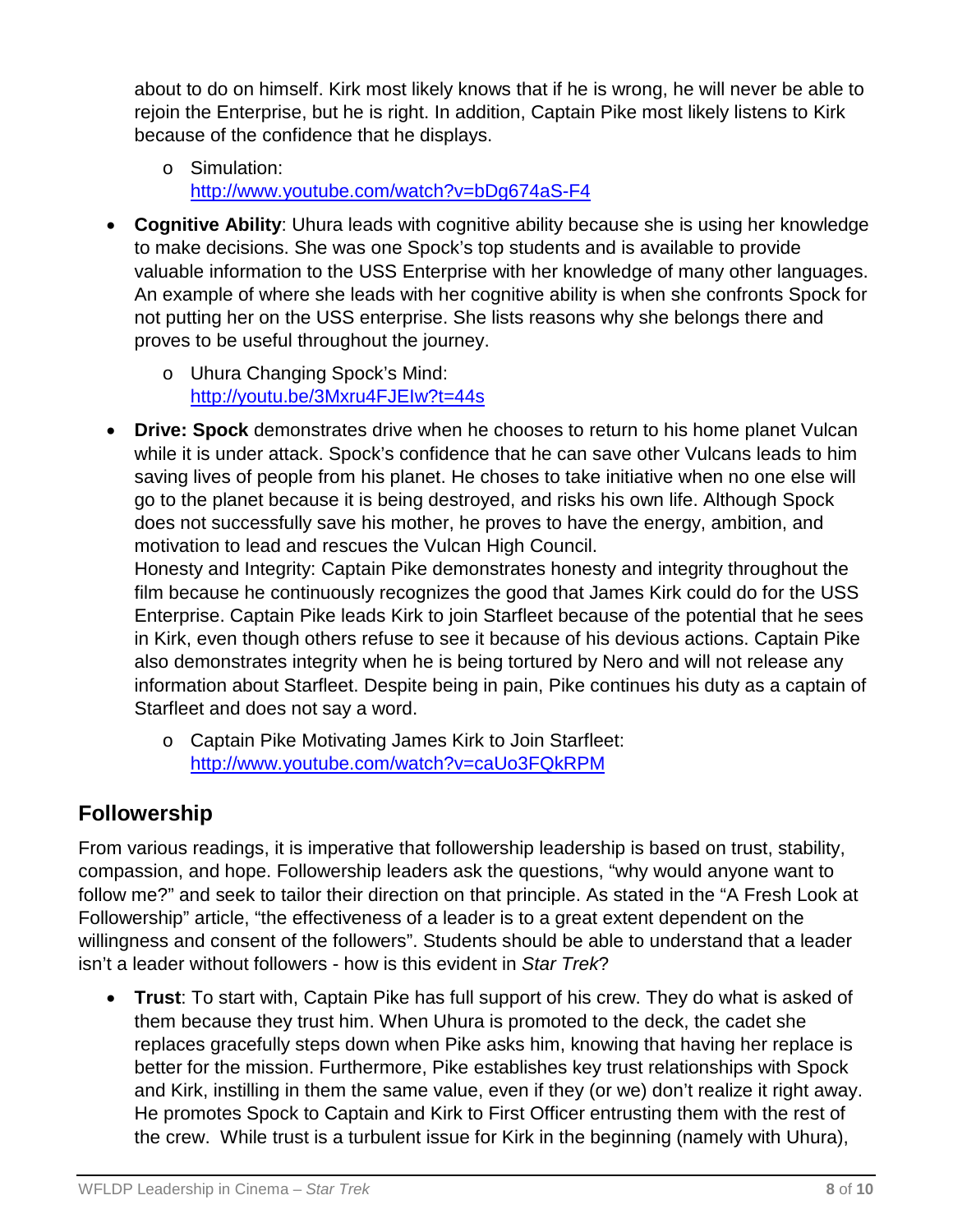he gains her's and the rest of the crew's trust when he accurately predicts the Romulan siege and credits her with discovering their dialect. On the other hand, Spock and Kirk do not have trust in each other. It is only when Spock Prime makes himself known to Kirk that Kirk changes his feelings about Spock, eventually learning to believe in him. Spock does the same and the two risk their lives together to save Earth and the Enterprise from the Romulans.

- o Spock Not Caring About the Odds: <http://www.youtube.com/watch?v=1vfmxDCeFNg>
- **Compassion**: Compassion is an interesting topic to discuss regarding the follower-leader relationship. There doesn't seem to be too much prevalent at first, especially with the emotionally void Spock. However, Kirk gains compassion for Spock losing his planet, again through Spock Prime - he shares his pain, and in a weird, but ultimately good way, uses that understanding to take over the Enterprise for the betterment of the crew and mission. Two other characters that exemplify compassion for their leaders are Uhura (for Spock) and McCoy (for Kirk). Uhura comforts Spock upon the destruction of his planet, when he has declared he's emotionally compromised. She asks what she can do, to which Spock responds that everyone should keep "performing admirably." McCoy also feels compassion for Kirk when Kirk becomes temporarily grounded during the Enterprise's unplanned maiden voyage. He feels sorry for him, and obligated to take him on board (by intentionally making him sick).
	- o Spock Emotionally Compromised: <http://www.youtube.com/watch?v=k9vHopyEtzs>
- **Hope**: This characteristic is evident in all of the captains and their crew. The members of the bridge are given hope when Pike sends Kirk and Sulu to disarm the Romulan's attack on Vulcan, and when Kirk takes over the Enterprise and plans the counterattack. One of the key moments of developing hope (and trust) between Kirk and Spock's relationship involves their infiltration of the Romulan ship. Spock recites some statistics about how their chances of survival are next to nothing, but Kirk replies with a "don't worry, we'll be fine" phrase. Through his positive attitude, Kirk has not only empowered his crewmembers - Uhura, Sulu, Chekov, and Scotty - but also created a sense of hope through their empowerment. Chekov is able to cover several positions, filling in when needed. Without Kirk in the new alternate reality, Scotty would not have been involved in the Enterprise or discovered warp beaming in the first place - instilling confidence and hope in him.